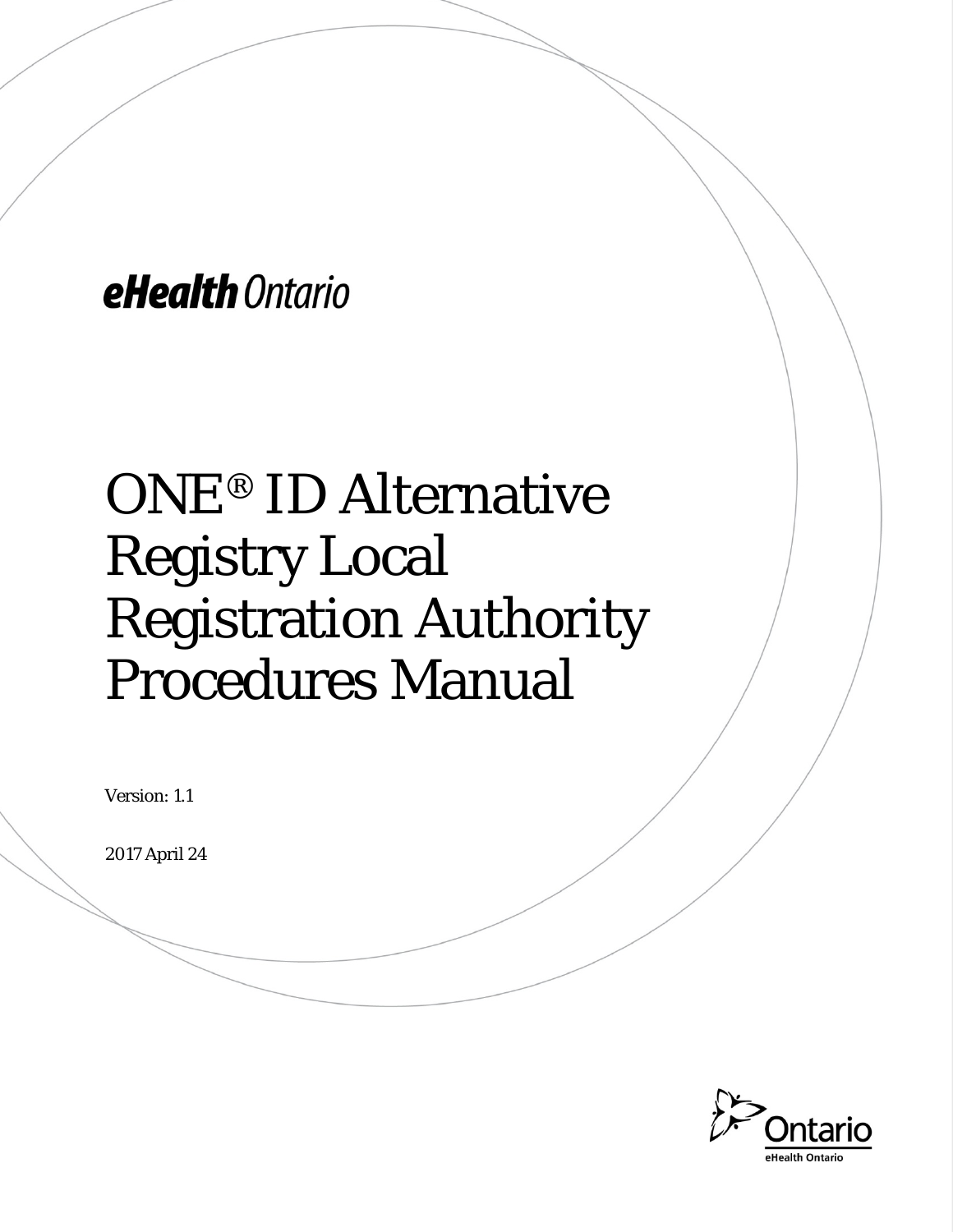#### Copyright Notice

Copyright © 2017, eHealth Ontario

#### All rights reserved

No part of this document may be reproduced in any form, including photocopying or transmission electronically to any computer, without prior written consent of eHealth Ontario. The information contained in this document is proprietary to eHealth Ontario and may not be used or disclosed except as expressly authorized in writing by eHealth Ontario.

#### Trademarks

Other product names mentioned in this document may be trademarks or registered trademarks of their respective companies and are hereby acknowledged.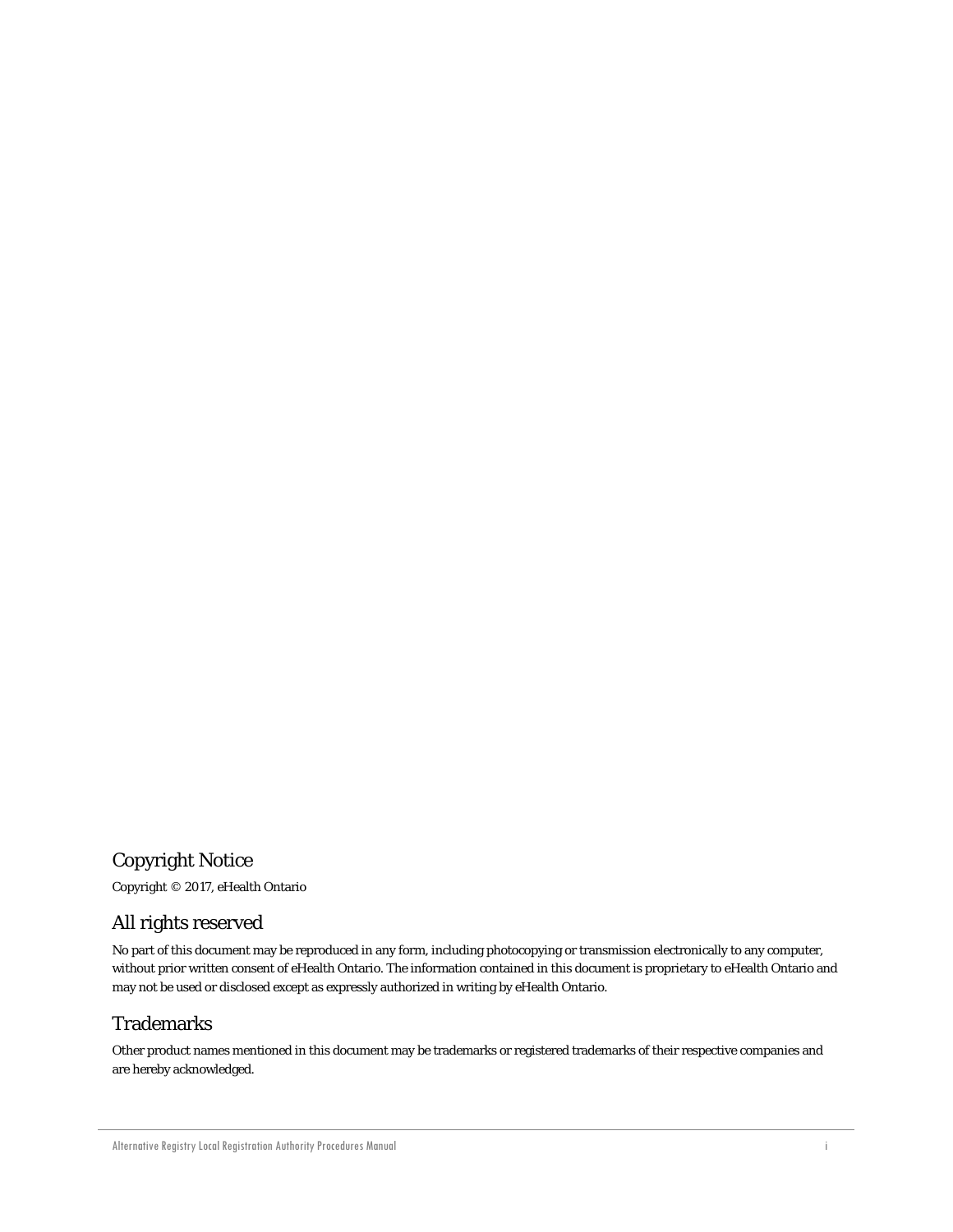## **Table of Contents**

| 1.0 | <b>About This Document</b><br>1                 |                                          |    |  |  |
|-----|-------------------------------------------------|------------------------------------------|----|--|--|
|     | 1.1                                             |                                          |    |  |  |
|     | 1.2                                             |                                          |    |  |  |
|     | 1.3                                             |                                          |    |  |  |
| 2.0 |                                                 | <b>Introduction</b>                      |    |  |  |
|     | 2.1                                             |                                          |    |  |  |
| 3.0 |                                                 | <b>Registration Overview</b>             | 3  |  |  |
|     | 3.1                                             |                                          |    |  |  |
|     |                                                 | 3.1.1                                    |    |  |  |
|     | 3.2                                             |                                          |    |  |  |
|     |                                                 | 3.2.1                                    |    |  |  |
|     | 3.3                                             |                                          |    |  |  |
| 4.0 |                                                 | The Role of the Alternative Registry LRA | 6  |  |  |
|     | 4.1                                             |                                          |    |  |  |
|     | 4.2                                             |                                          |    |  |  |
| 5.0 |                                                 | <b>Information and Change Management</b> | 7  |  |  |
|     | 5.1                                             |                                          |    |  |  |
|     |                                                 | 5.1.1                                    |    |  |  |
|     |                                                 | 5.1.2                                    |    |  |  |
|     | 5.2                                             |                                          |    |  |  |
| 6.0 |                                                 | Registering an Individual in ONE ID<br>9 |    |  |  |
|     | 6.1                                             |                                          |    |  |  |
|     | 6.2                                             |                                          |    |  |  |
|     |                                                 | 6.2.1                                    |    |  |  |
|     |                                                 | 6.2.2                                    |    |  |  |
|     |                                                 | 6.2.3                                    |    |  |  |
|     | 6.3                                             |                                          |    |  |  |
| 7.0 | <b>Registrant Support and Maintenance</b><br>11 |                                          |    |  |  |
|     | 7.1                                             |                                          |    |  |  |
|     | 7.2                                             |                                          |    |  |  |
|     | 7.3                                             |                                          |    |  |  |
|     | 7.4                                             |                                          |    |  |  |
| 8.0 |                                                 | <b>Compliance and Assurance</b>          | 14 |  |  |
|     | 8.1                                             |                                          |    |  |  |
|     |                                                 | 8.1.1                                    |    |  |  |
|     |                                                 | 8.1.2                                    |    |  |  |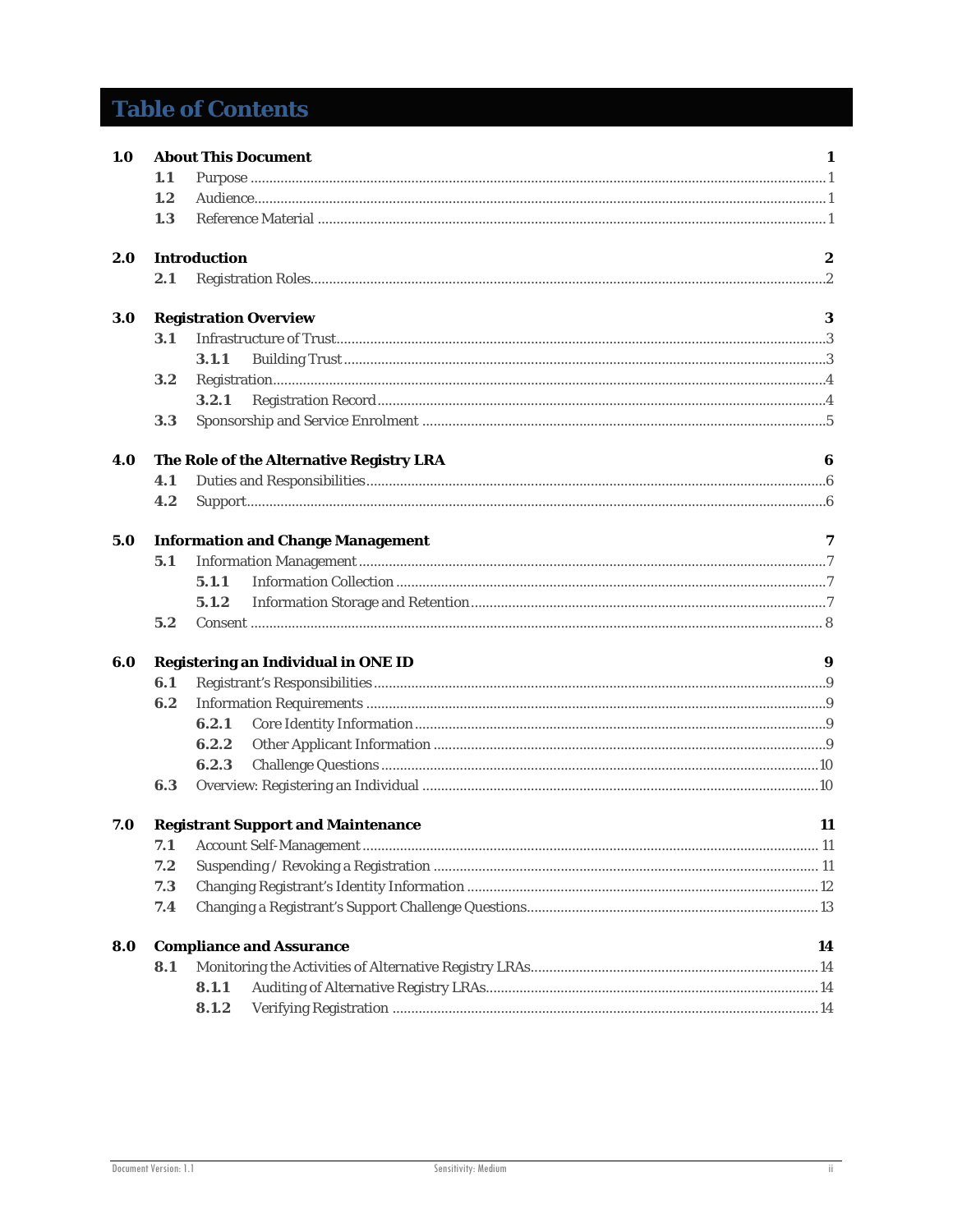## <span id="page-3-0"></span>1.0 About This Document

### <span id="page-3-1"></span>**1.1** Purpose

This document provides step-by-step procedures for Alternative Registry Local Registration Authority (LRA) to facilitate or expedite ONE® ID Registration potential Registrants for ONE® ID whose identity has been validated by Alternative Registry Owner. Alternative Registry LRAs will only be established once the alternative registry assessment is complete and the alternative registry is approved for use with ONE® ID.

### <span id="page-3-2"></span>**1.2** Audience

This document is intended for Alternative Registry LRAs, who have been given the authority to perform registrations on behalf of eHealth Ontario and their organizations. It is assumed that the audience has an intermediate level of understanding of the concepts surrounding registration, service enrolment, and change management.

## <span id="page-3-3"></span>**1.3** Reference Material

As an Alternative Registry LRA, you are expected to be familiar with the documents listed below, all of which can be found on the Registration Community Site (www.ehealthontario.on.ca/one-id-lra).

#### **ONE**® **ID Policy and Standards**

These documents contain policies related to registering and enrolling individuals with ONE® ID:

- ONE® [ID Policy:](http://www.ehealthontario.on.ca/images/uploads/support/one-id/one_id_policy.pdf) This document contains policies related to registering and enrolling individuals with ONE® ID.
- **ONE® [ID Alternative Registry Standard:](http://www.ehealthontario.on.ca/images/uploads/support/one-id/one_id_alternative_registry_standard.pdf) This document contains standards related to** alternative registry with ONE® ID.
- **ONE® [ID Registrant Reference Guide:](https://www.ehealthontario.on.ca/images/uploads/support/one-id/one_id_registrant_reference_guide.pdf)** This document provides the Registrant with detailed procedures to self-manage their ONE® ID account.
- ONE® [ID Acceptable Use Policy:](http://www.ehealthontario.on.ca/images/uploads/support/one-id/one_id_acceptable_use_policy.pdf) This document must be agreed to by all Registrants (including Alternative Registry LRAs) of services protected by ONE® ID.
- ONE® ID Notice of Collection: This document [must be agreed to by all Registrants for the](http://www.ehealthontario.on.ca/images/uploads/support/one-id/notice_of_collection.pdf)  [collection, use, and disclosure of personal information.](http://www.ehealthontario.on.ca/images/uploads/support/one-id/notice_of_collection.pdf)
- **[Privacy FAQs:](https://www.ehealthontario.on.ca/images/uploads/support/one-id/privacy_faqs_lra.pdf)** This document addresses some basic questions about Privacy and Security practices endorsed by eHealth Ontario.
- [LRA Acknowledgement:](https://www.ehealthontario.on.ca/images/uploads/support/one-id/lra_acknowledgement.pdf) This document must be agreed to by Alternative Registry LRAs to acknowledge their obligations as an LRA.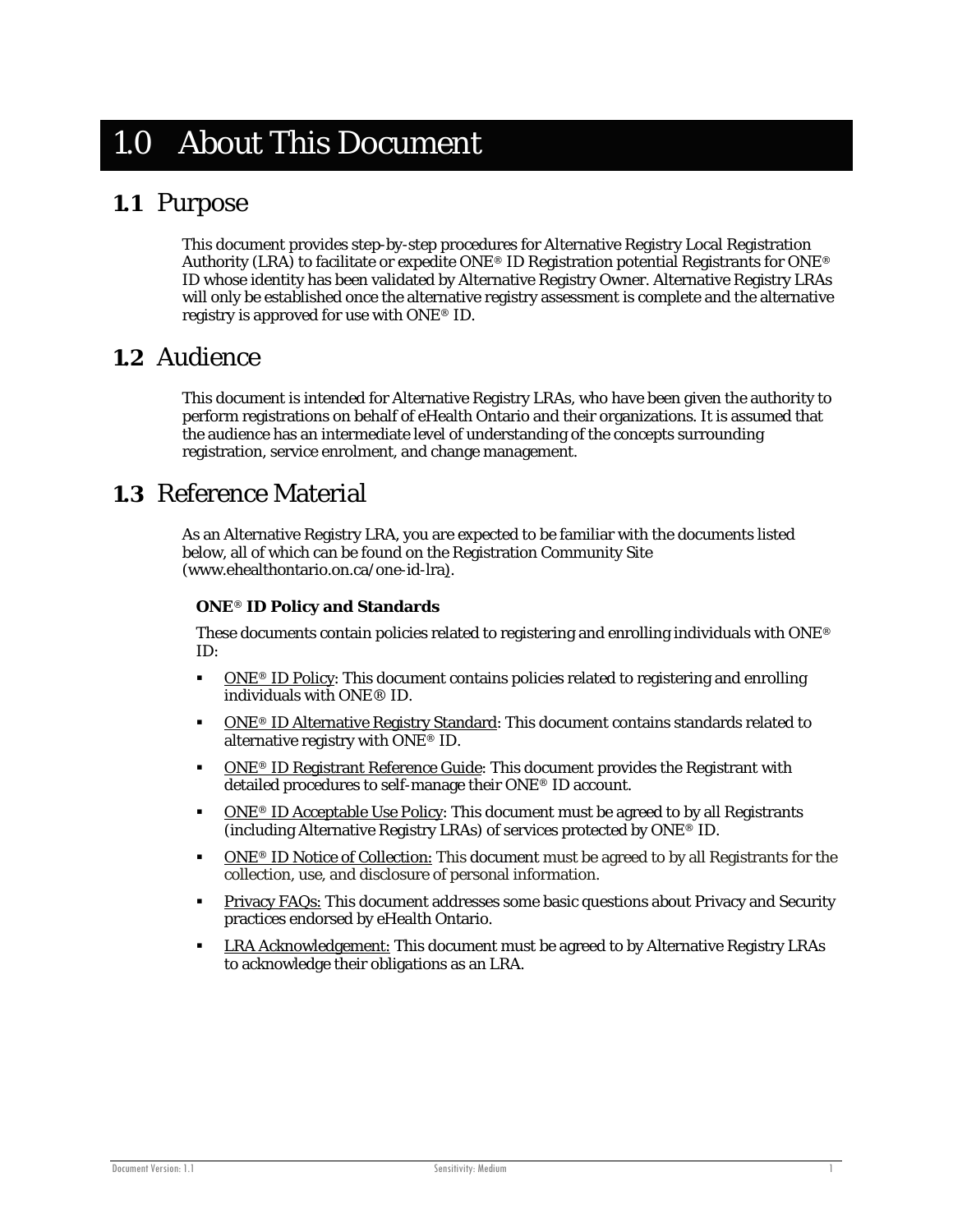## <span id="page-4-0"></span>2.0 Introduction

ONE® ID is a set of systems and business processes that provides trusted and secure access to eHealth Ontario applications and services to healthcare providers registered with eHealth Ontario.

ONE® ID enables registration, authentication, and authorization for access to designated eHealth Ontario systems. The purpose of the ONE® ID system is to ensure that only those individuals who are authorized to electronically access personal health information (PHI) under the control of eHealth Ontario are capable of doing so.

ONE® ID leverages approved registries as an Alternative Registry that contains an encrypted list of Registrants whose identity has been validated by the Alternative Registry Owner. In order to facilitate ONE® ID Registration, eHealth Ontario may rely on the identity information in an Alternative Registry to validate Registrants' identity.

An Alternative Registry is developed or managed by an organization that:

- 1. Is not a Health Information Custodian (HIC); and
- 2. Demonstrates a documented and verifiable relationship with an acknowledged health sector regulatory body, administrative agency, or other health sector organization recognized by eHealth Ontario.

Your organization's registry has been approved by eHealth Ontario as an Alternative Registry for ONE® ID Registration. As an Alternative Registry LRA, you will facilitate the ONE® ID Registration process for approved individuals within your registry by providing the required registrant information to generate ONE® ID credentials.

## <span id="page-4-1"></span>**2.1** Registration Roles

| Role                                      | <b>Description</b>                                                                                                                                                                                                   | <b>Example</b>                                                                             |
|-------------------------------------------|----------------------------------------------------------------------------------------------------------------------------------------------------------------------------------------------------------------------|--------------------------------------------------------------------------------------------|
| Legally<br>Responsible<br>Person (LRP)    | Person who is <b>legally</b> responsible for the Alternative<br>Registry, signs the ONE® ID agreement, and identifies the<br>alternative registry LRA.                                                               | <b>President of Health</b><br><b>Regulated College or</b><br>Dean of Healthcare<br>Faculty |
| <b>Individual</b>                         | Person or applicant who requires a ONE® ID registration<br>whose identity has been validated by the approved<br>Alternative Registry. Once the individual is registered,<br>he/she is referred to as the registrant. | <b>Members of healthcare</b><br>faculty                                                    |
| <b>Alternative</b><br><b>Registry LRA</b> | Person who is responsible for the ONE® ID processes<br>within the organization.                                                                                                                                      | Registrar of the<br><b>Alternative Registry</b>                                            |

There are several **key** roles to authorizing registrations.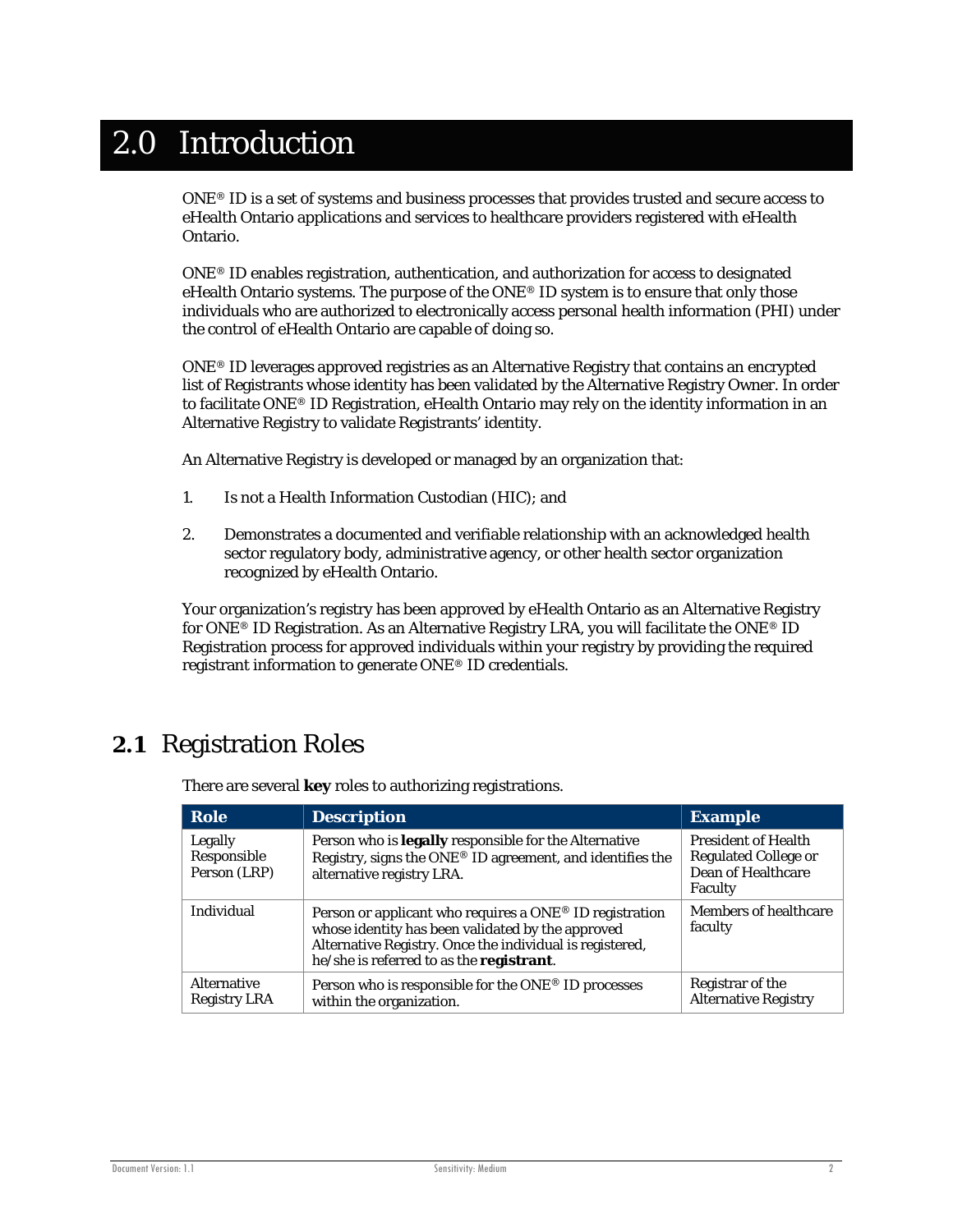## <span id="page-5-0"></span>3.0 Registration Overview

The following sections provide an overview of the registration framework:

- **Infrastructure of Trust** the foundation that permits this model to build a network of trust
- **Registration** the process of verifying the identity of applicants and proving that they are who they claim to be
- **Sponsorship and Service Enrolment** sponsorship is the nomination of applicants by an authorized source for access to one or more services, and service enrolment is the process of providing Registrants with access to services

Alternative Registry LRA(s) will ensure individuals are registered into the ONE<sup>®</sup> ID system to prepare them for enrolment into ehealth service(s) after they receive sponsorship from a Health Service Provider (HSP).

### <span id="page-5-1"></span>**3.1** Infrastructure of Trust

Trust is a cornerstone in the effective delivery of healthcare services, and that includes the electronic delivery of PHI. While trust can be established within care teams through professional or personal relationships, ONE® ID is intended to help establish trust on a provincial scale.

ONE® ID relies on known, trained, and **trusted** individuals within each organization to verify the identity of each individual user as well as their authorization to access eHealth Ontario services. This is known as the **infrastructure of trust**.

For this model to work, there are a few basic questions that must be answered for each applicant:

- Who are you?
- Who provided you sponsorship and what organization do they represent?
- How can you prove your identity?

An Alternative Registry may vouch for the members of their registry using processes and systems that has been reviewed and approved by eHealth Ontario as being comparable and equivalent to those used by the Agency. eHealth Ontario may use securely shared information from the Alternative Registry to issue ONE® ID credentials (i.e. username and password) to the members that have been validated by the registrar of the Alternative Registry.

#### <span id="page-5-2"></span>**3.1.1** Building Trust

Trust must be established from the top-down for this model to be effective, as follows:

- eHealth Ontario must assess the organization's policies, processes and systems used to validate the identity of individuals.
- Once assessed, the Alternative Registry must be approved to allow for the exchange of information with eHealth Ontario.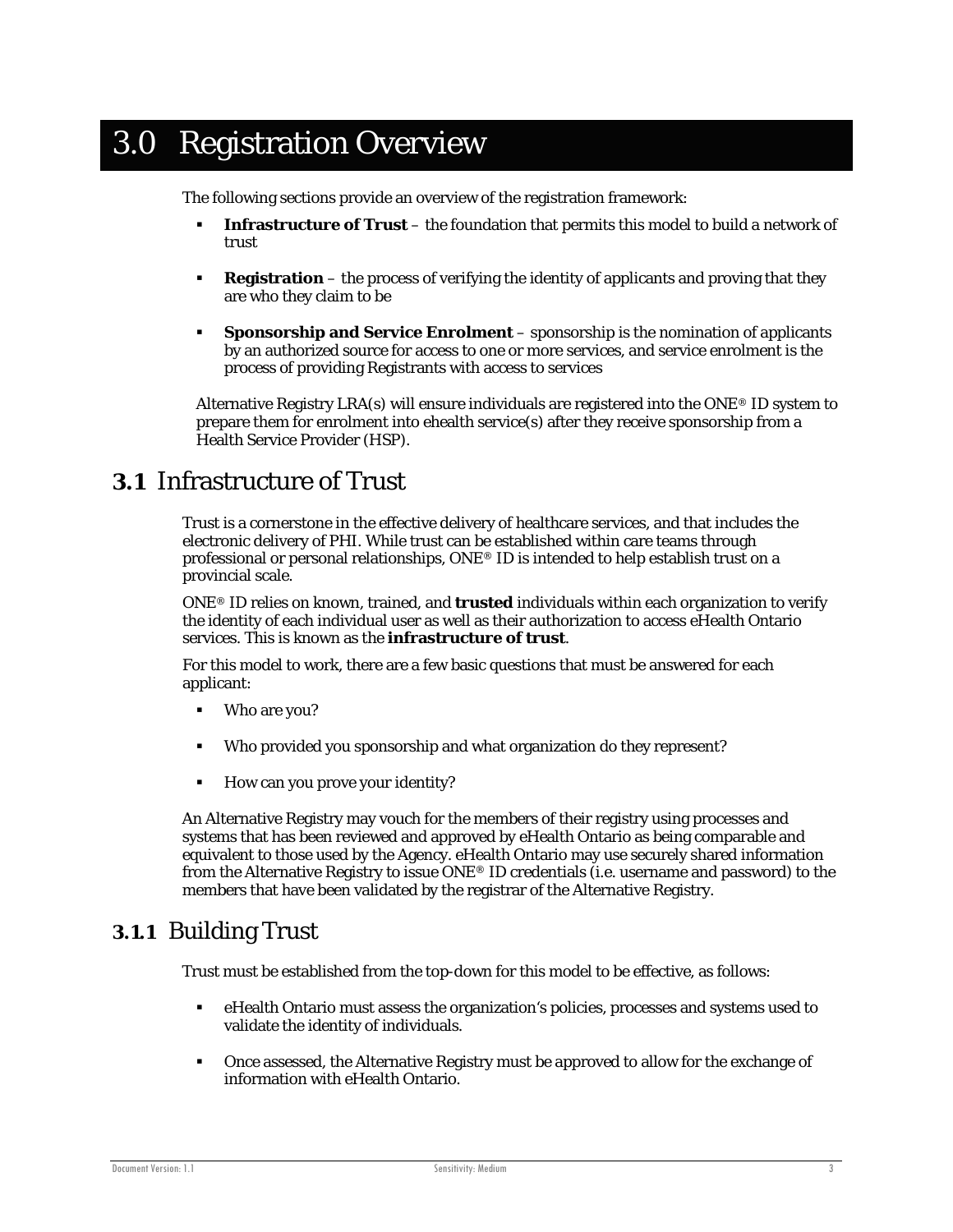- **Members of the Alternative Registry will be registered into ONE® ID and can be** sponsored for ehealth services by HSPs or HICs that are authorized to be a sponsoring organization.
- $\blacksquare$  To activate Registrants' credentials in the ONE® ID system, eHealth Ontario will require individuals to agree to *ONE*® *ID Acceptable Use Policy* as part of the registration process.

#### <span id="page-6-0"></span>**3.2** Registration

Individual registration is the first step in the alternative registry process. Registration is the process of validating the identity of an individual and recording their identity information in the ONE® ID system.

All applicants must undergo some level of identity check. This is known as **identity assurance**, and it assures that you are doing more than just taking someone's word for his/her identity. This identity assurance is completed by the Alternative Registry.

At present, most Registrants of a system or service that accesses PHI are required to meet Assurance Level Two (AL2); Alternative Registry LRAs are also required to meet AL2, which is required for the role.

The ONE® ID system will accept Registrants at AL2 from an Alternative Registry that is approved by eHealth Ontario for use in validating identity. Your registry is accountable for ensuring that Registrants' identity information is accurate and valid during registration.

The required identity validation is as follows:

- The individual must have their identity validated by the registrar of the Alternative Registry;
- The individual's core identity information must be recorded and uniquely identified in the Alternative Registry;
- The individual must have provided consent to the Alternative Registry to share their personal information (PI) with eHealth Ontario for the purpose of registration into ONE® ID system;
- The Alternative Registry LRA must provide eHealth Ontario with an encrypted list of individuals who have been validated by their registry for the creation of a ONE® ID account;
- Each individual must activate their ONE® ID account by agreeing to the *ONE*® *Acceptable Use Policy* and setting their secure password.

#### <span id="page-6-1"></span>**3.2.1** Registration Record

Once an individual has been registered with eHealth Ontario, a **registration record** is created. A **registration record** is the information used to uniquely identify an individual, such as:

- **Legal names (first and last)**
- Preferred names (e.g. "Bob" rather than "Robert")
- **Date of birth**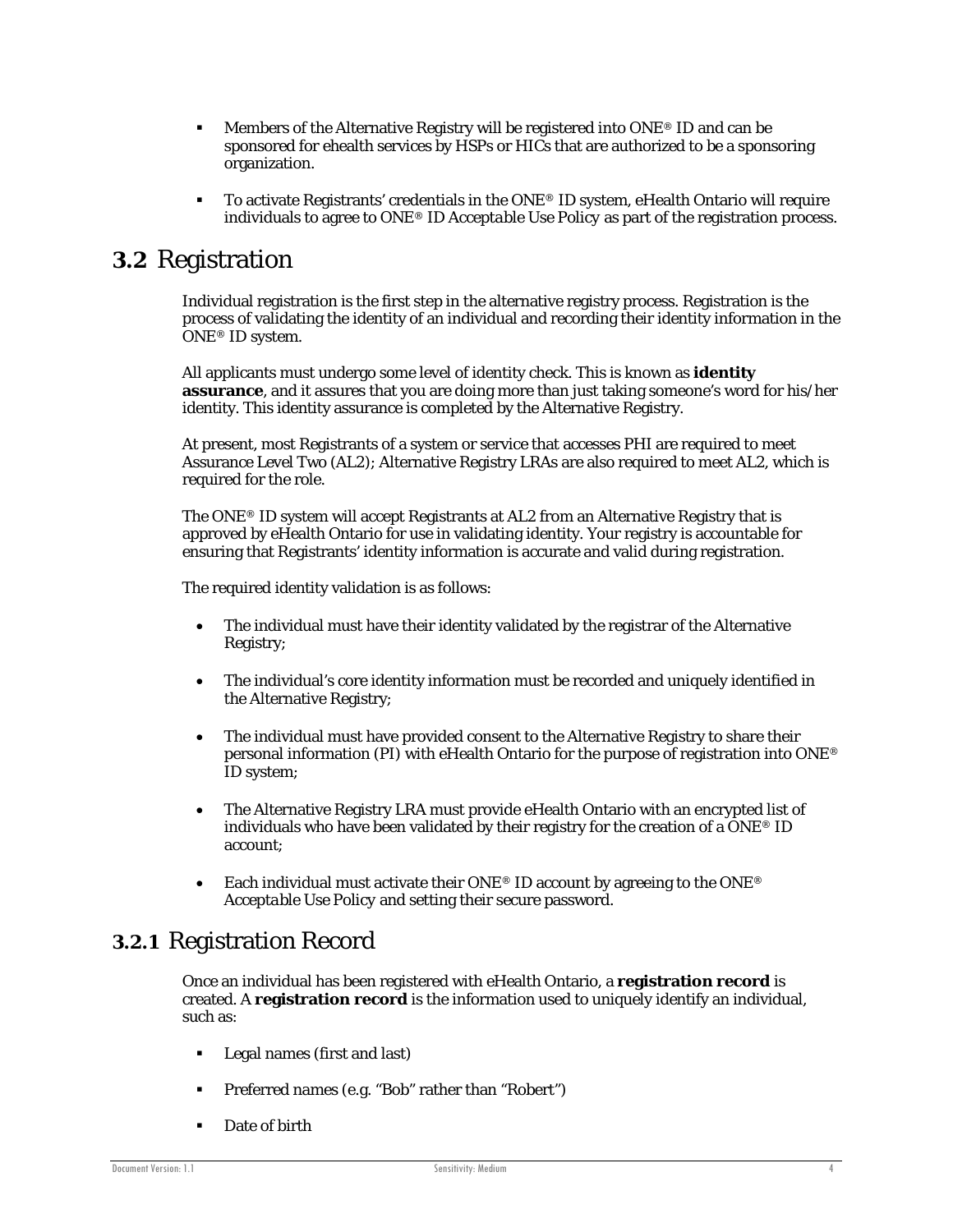- Gender
- Email address
- Unique Identification Number this ties the Registrant's identity to the Alternative Registry that completed the identity validation
- Professional License Number (if applicable)

## <span id="page-7-0"></span>**3.3** Sponsorship and Service Enrolment

**Sponsorship** is the means by which an organization that has entered into an agreement with eHealth Ontario for the provision of services, products or technologies, identifies authorized individuals. This is generally a HIC or HSP.

**Service Enrolment** is the provision of specific access to a service granted to a Registrant registered in ONE® ID by his/her sponsor. A Registrant may have several service enrolments.

The Alternative Registry LRA will only be responsible for registering individuals and may not be responsible for sponsorship and service enrolments. The Registration process enables individual identity information to be validated for the purpose of getting a ONE® ID account.

An authorized sponsoring organization will be responsible for the sponsorship and service enrolments process when a Registrant is associated with a HSP. For example, individuals registered with ONE® ID via alternative registry may be sponsored by a Family Health Team (FHT) to be enrolled for  $\text{ONE}^{\circledast}$  Mail or by a Hospital to be enrolled for the Ontario Laboratories Information System (OLIS).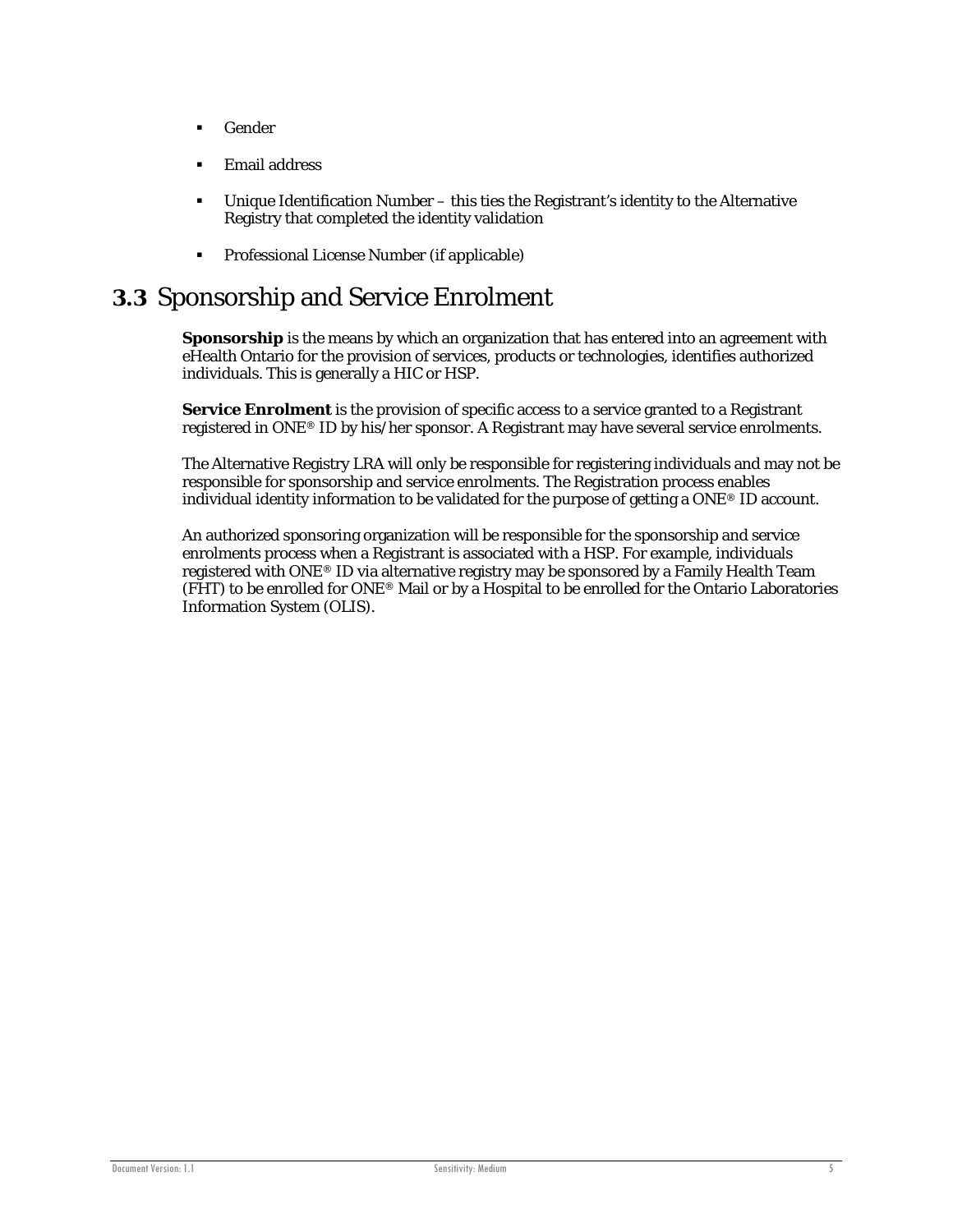## <span id="page-8-0"></span>4.0 The Role of the Alternative Registry LRA

The Alternative Registry LRA is a role assumed by individuals who have been nominated by their organization and approved by eHealth Ontario to perform registrations for individuals in ONE® ID.

## <span id="page-8-1"></span>**4.1** Duties and Responsibilities

You are responsible for registering individuals into ONE® ID. The Alternative Registry LRA is also responsible for the following:

- Adhering to all compliance and auditing requirements established by your organization, and eHealth Ontario;
- Adhering to and communicating practices outlined in this guide regarding information collection, storage, retention, and incident management to individuals within the Alternative Registry (see *Section [5.0](#page-9-0) Information Collection and Change Management*);
- Being accountable for transactions performed as an Alternative Registry LRA.
- Validating that the identity information sent to eHealth Ontario for ONE® ID credential issuance is from the approved Alternative Registry;
- Creating "@ONEID.ON.CA" accounts for applicants, where applicable;
- Liaising with eHealth Ontario on registration issues;
- Responding to eHealth Ontario requests for assistance in validating the identity of applicants.

#### <span id="page-8-2"></span>**4.2** Support

For support, please contact eHealth Ontario Service Desk at 1-866-250-1554 from Monday to Friday during the hours of 8:00 a.m. to 5:00 p.m.

Refer Registrants to the *ONE*® *[ID Registrant Reference Guide](https://www.ehealthontario.on.ca/images/uploads/support/one-id/one_id_registrant_reference_guide.pdf)* for online self-management of their ONE® ID account. Registrants can also contact eHealth Ontario Service Desk for further assistance.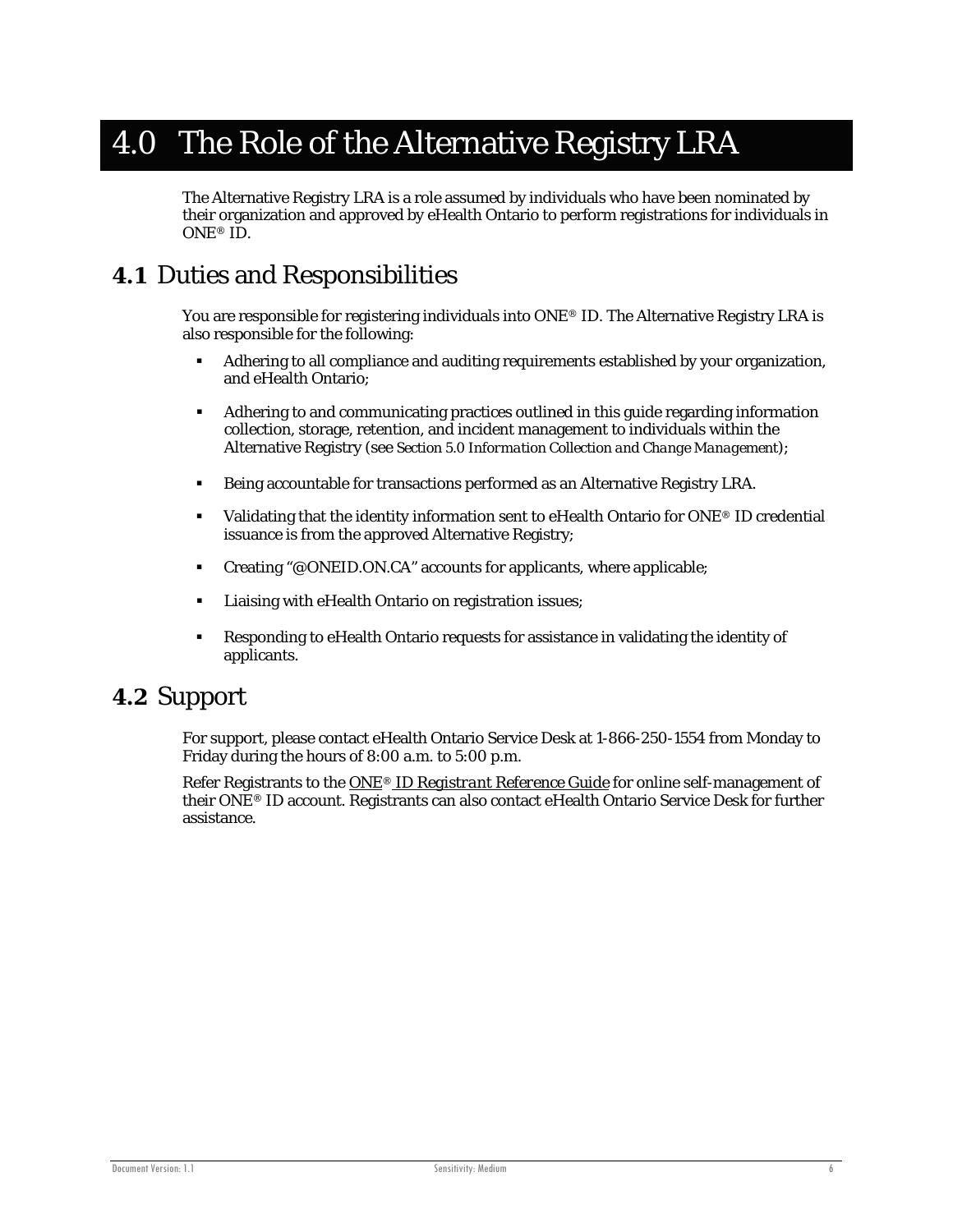## <span id="page-9-0"></span>5.0 Information and Change Management

As the Alternative Registry LRA you are responsible for:

- Communicating information collection and change management from the Alternative Registry to ONE® ID.
- Establishing and communicating the guidelines that are unique to your organization, and within your domain.
- Managing and accounting for the transactions performed within your organization.

### <span id="page-9-1"></span>**5.1** Information Management

As an Alternative Registry LRA, you are responsible for communicating the information management practices outlined in this guide to registered individuals who have been validated by your organization's registry. Components of information management include:

- **Information collection**
- **Information storage and retention**

These practices are necessary to safeguard the privacy of PI (including PHI) that is collected, transmitted, stored, or exchanged by and through the information infrastructure, by taking all reasonable steps necessary to ensure the privacy and security of that information.

#### <span id="page-9-2"></span>**5.1.1** Information Collection

As the Alternative Registry LRA, you are responsible for adhering to and communicating the practices outlined in this guide for information collection to applicants registered with your organization's Alternative Registry.

You may not be required to collect additional information from individuals for registration into ONE® ID.

The Alternative Registry LRA will securely transmit the identity information from the registry to eHealth Ontario for the purpose of registering Registrants into the ONE® ID system. Individuals must agree to the *ONE*® *Notice of Collection* for the collection, use, and disclosure of personal information, and to the *ONE*® *ID Acceptable Use Policy* during the account activation process.

If you have any questions or require further information about the *ONE*® *[ID Notice of](http://www.ehealthontario.on.ca/images/uploads/support/one-id/notice_of_collection.pdf)  [Collection](http://www.ehealthontario.on.ca/images/uploads/support/one-id/notice_of_collection.pdf)* described above, please contact the eHealth Ontario Chief Privacy Officer at:

P.O. Box 148 777 Bay Street, Suite 701 Toronto, ON M5G 2C8 Tel: (416) 586-6500

#### <span id="page-9-3"></span>**5.1.2** Information Storage and Retention

If PI is recorded outside of the ONE® ID system as part of your organization's internal registration process, any documentation must be stored in a secure location, such as a locked file cabinet, until the information has been entered into the ONE® ID system. Any documents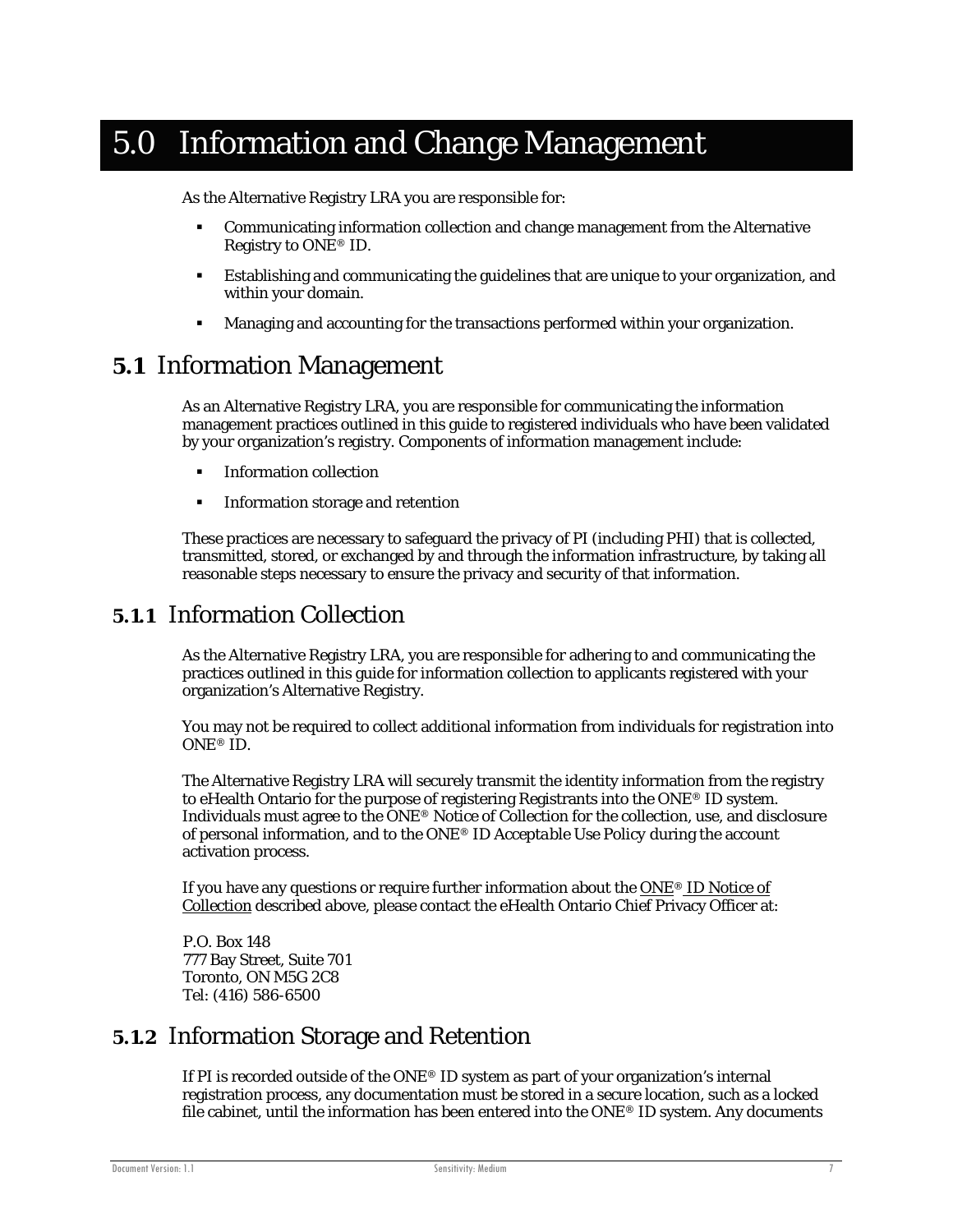should be handled in accordance with the organization's document management and privacy, security policy.

#### <span id="page-10-0"></span>**5.2** Consent

Since the Alternative Registry process requires identity information from your registry, you must ensure that you have acquired consent from the individuals within your registry to disclose their identity information to eHealth Ontario for the purposes of registering into the ONE® ID system.

In addition, Registrants must agree to the *ONE*® *[ID Notice of Collection](http://www.ehealthontario.on.ca/images/uploads/support/one-id/notice_of_collection.pdf)* during the ONE® ID account activation process for the additional information captured in ONE® ID and for processing future enrolments to their ONE® ID account. If the individual does not agree with the collection, eHealth Ontario will not register them into the ONE® ID system.

Registrants must also agree to *ONE*® *ID [Acceptable Use Policy](http://www.ehealthontario.on.ca/images/uploads/support/one-id/one_id_acceptable_use_policy.pdf)* as a condition of being registered for ONE® ID.

As the Alternative Registry LRA, you will be responsible for the following within your organization:

- Communicating how the registration processes will work for the Registrants
- Ensuring all Registrants understand the *ONE*® *ID Acceptable Use Policy* and *ONE*® *ID Notice of Collection* changes to the Alternative Registry

As an Alternative Registry LRA, you are responsible to ensure that eHealth Ontario is notified of any changes made to the Alternative Registry for individuals who have been registered into ONE® ID.

You are responsible for supporting individuals registered in ONE® ID. You will share core identity information of potential Registrants with eHealth Ontario, and Registrants will provide additional information for security and support purposes (see section *[6.2](#page-11-2) Information Requirements*).

It is also your responsible to notify eHealth Ontario of any changes to the Registrants' identity information in your registry, such as their legal name, gender, or date of birth.

As an Alternative Registry LRA, you are also responsible to notify eHealth Ontario of any errors or issues in identity information from the Alternative Registry, such as the identity is suspected to be incorrect or fraudulent. eHealth Ontario will suspend the Registrant's ONE® ID account until the issue has been investigated and resolved. The ONE® ID account will only be reinstated if you have confirmed that the Alternative Registry has the correct information for the Registrant and that their identity has been validated. Otherwise, the ONE® ID account will be revoked if the identity cannot be validated.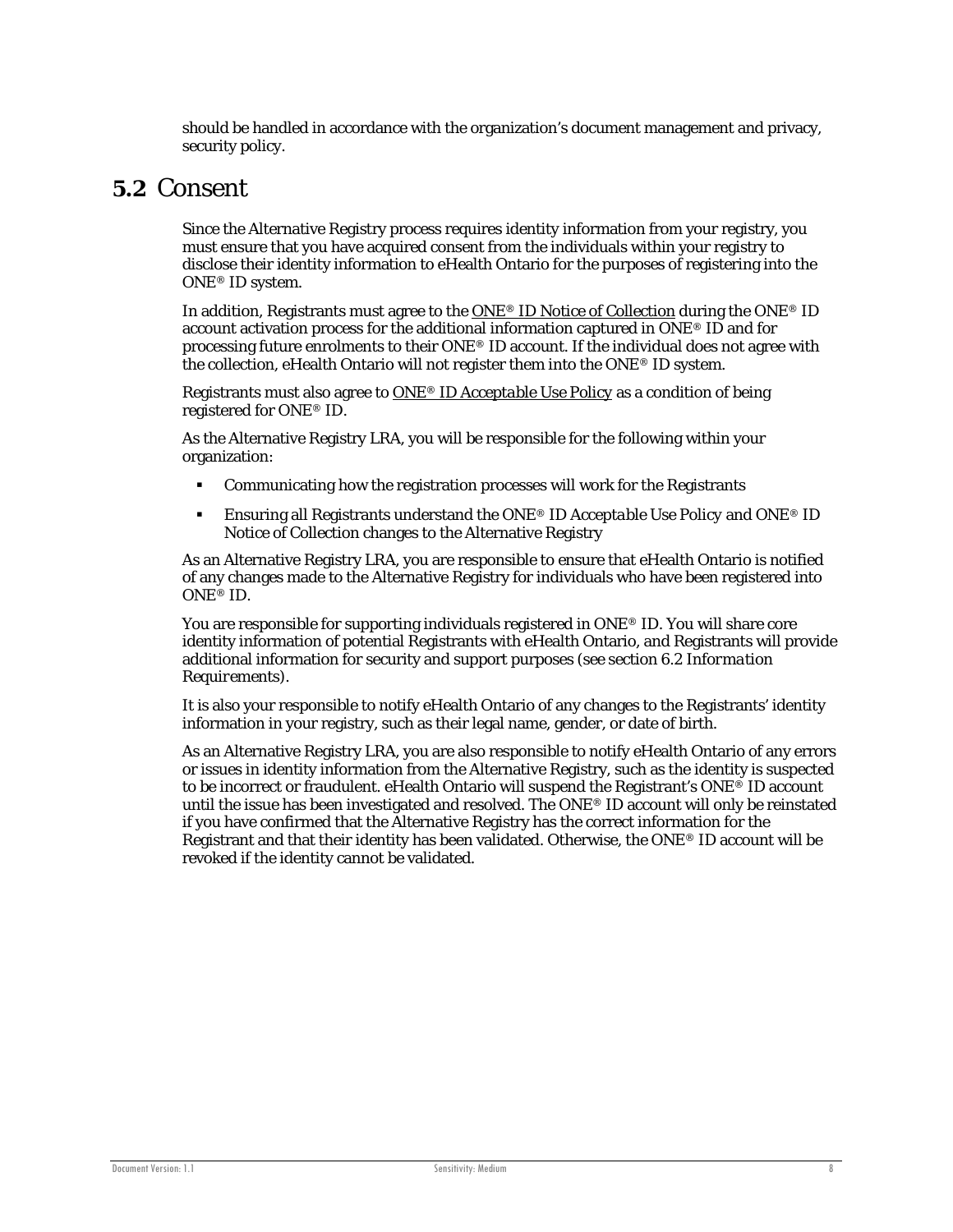## <span id="page-11-0"></span>6.0 Registering an Individual in ONE ID

This section describes the standard process to register an individual for ONE® ID with eHealth Ontario. As the Alternative Registry LRA, you are responsible to provide identity information of individuals who are eligible for a  $\overline{ONE}^{\otimes}$  ID account. You will also confirm that the individuals have provided consent for sharing their data with eHealth Ontario. You will securely transmit registrant information to eHealth Ontario and facilitate the ONE® ID Registration process for potential Registrants.

Each individual will have to participate in the activation of their ONE® ID account and create their credentials (username and password). This is accomplished after the Registrant has read and agreed to the *ONE*® *[ID Acceptable Use Policy](http://www.ehealthontario.on.ca/images/uploads/support/one-id/one_id_acceptable_use_policy.pdf)* and *ONE*® *[ID Notice of Collection](http://www.ehealthontario.on.ca/images/uploads/support/one-id/notice_of_collection.pdf)* online.

*Note:* Transmission of any PI from the Alternative Registry to eHealth Ontario must be sent via eHealth Ontario's ONE® Mail service or via encrypted file.

## <span id="page-11-1"></span>**6.1** Registrant's Responsibilities

The Registrant is responsible for the following:

- Directly participating in the ONE<sup>®</sup> ID Registration process;
- **Protecting and never sharing his/her eHealth Ontario ONE® ID Login credentials (such** as username and password);
- Notifying the eHealth Ontario or the Alternative Registry LRA of any potential compromise to the ONE® ID Login credentials in a timely manner;
- Agreeing to the *ONE*® *[ID Acceptable Use Policy](http://www.ehealthontario.on.ca/images/uploads/support/one-id/one_id_acceptable_use_policy.pdf)* as a condition of being registered for ONE® ID;
- Consenting to the *ONE*® *[ID Notice of Collection.](http://www.ehealthontario.on.ca/images/uploads/support/one-id/notice_of_collection.pdf)*

### <span id="page-11-2"></span>**6.2** Information Requirements

The Registration process requires the collection of key information from the Alternative Registry and the Registrant. You are responsible for the security and accuracy of the information provided to eHealth Ontario from the Alternative Registry.

#### <span id="page-11-3"></span>**6.2.1** Core Identity Information

Individuals are uniquely identified in ONE® ID by their **Core Identity Information**. This information includes the individual's **Legal Name, Gender,** and **Date of Birth**. Since identity validation is completed by the Alternative Registry, a **unique identifier** that connects the Registrant to the Alternative Registry is also a piece of Core Identity Information.

### <span id="page-11-4"></span>**6.2.2** Other Applicant Information

Registrants are also required to provide additional information about themselves for security and support purposes. This information includes their contact **Phone Number,** contact **Email,** and **Professional Designation(s)** (if applicable).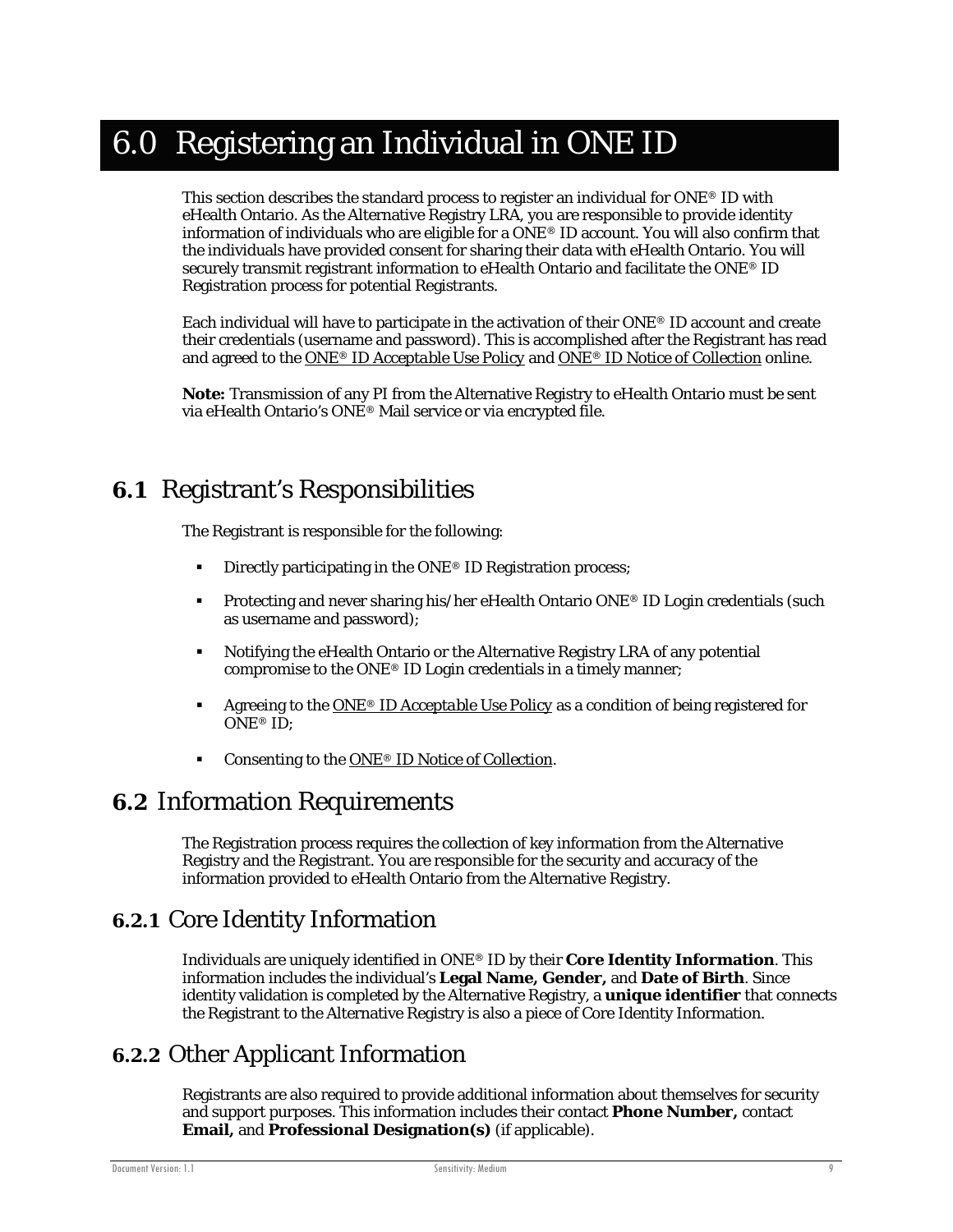Contact information may be used by eHealth Ontario to alert users with respect to changes to their account, help resolve technical issues with the account, and/or in the event that the account is involved in a suspected security breach.

#### <span id="page-12-0"></span>**6.2.3** Challenge Questions

As part of the registration process, individuals are required to provide several challenge questions. These are questions to which only the individual knows the answer. They are collected for the purposes of verifying an individual's identity, either over the phone or via the internet, to safeguard the integrity of the system.

The first set of two (2) challenge questions are for support purposes and are referred to as the **Service Desk Challenge Questions**. These challenge questions will be asked in order to verify the registrant's identity when they call into the Service Desk (e.g. if they cannot reset their password online, forget their username and password, or require support for their ONE ID account).

The second set of three (3) challenge questions are referred to as the **Online Challenge Questions**, of which a random two (2) are used by the system in order to authenticate a registrant online (e.g. when registrants want to reset their password online, out of province access, or using a different machine than recognized).

### <span id="page-12-1"></span>**6.3** Overview: Registering an Individual

#### **Identity Validation**

- The applicant's identity must be validated via an approved Alternative Registry
- As the Alternative Registry LRA, you must authorize individuals from your registry to be registered for ONE<sup>®</sup> ID.

#### **Record of Applicant Information**

- The potential Registrant's core identity information must be entered into ONE<sup>®</sup> ID (a combination of entering data received from the Alternative Registry and input from the individual directly)
- Information about the identity validation method must also be recorded in ONE® ID at the time of account creation (hence unique identifier is collected from the Alternative Registry)

#### **Credential and Account Completion**

The applicant must set a secure password online upon completing their  $ONE^{\circ}$  ID registration process.

*Note:* If you encounter any errors during the registration process, contact eHealth Ontario at 1-866-250-1554 for assistance.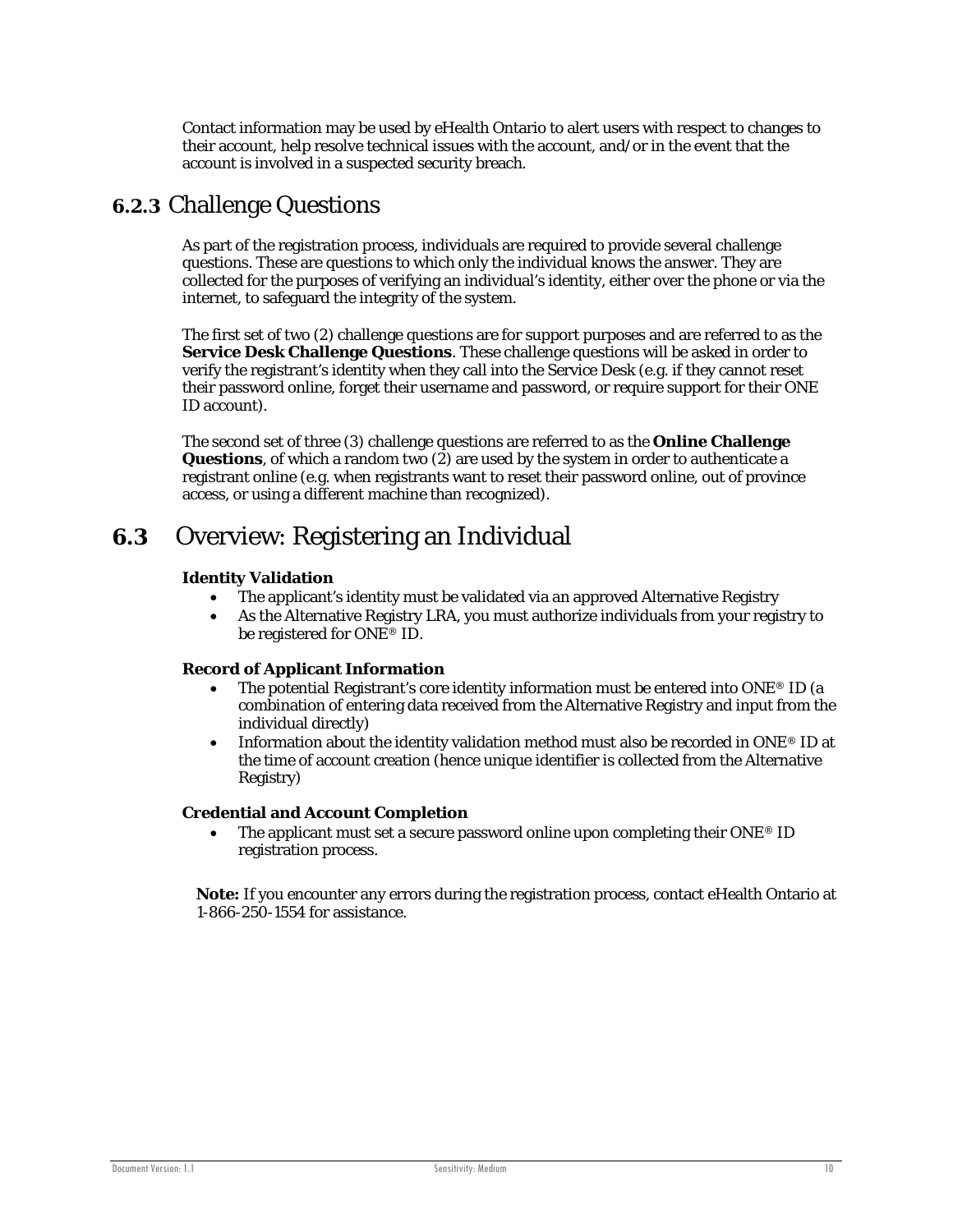## <span id="page-13-0"></span>7.0 Registrant Support and Maintenance

Registrants are able to complete many account maintenance activities on their own, directly in the ONE® ID system online or by calling the eHealth Ontario Service Desk; however, you are responsible for supporting Registrants within your organization when such methods are not possible.

### <span id="page-13-1"></span>**7.1** Account Self-Management

Common scenarios in which Registrants can manage their own accounts include:

- Password reset and/or Login ID recovery
- Changing Challenge Questions
- Updating contact information

The *ONE*® *[ID Registrant Reference Guide](https://www.ehealthontario.on.ca/images/uploads/support/one-id/one_id_registrant_reference_guide.pdf)* provides detailed steps for each of these activities.

**Note:** Registrants can obtain assistance with any of the above activities by calling the eHealth Ontario Service Desk but they may be referred back to their LRA in the event that the Service Desk cannot validate their identity over the phone.

### <span id="page-13-2"></span>**7.2** Suspending / Revoking a Registration

**Suspending** a registration involves temporarily taking away an individual's access to their ONE® ID account. A suspended registration can be reinstated upon approval. If an individual requires access to services, each sponsored enrolment must be re-validated before reinstating the enrolment(s).

#### **Reasons to Suspend Registration:**

- Extended leave (such as maternity leave)
- The registrant's credentials have been compromised
- **Any other reason the Sponsor or Alternative Registry LRA deems appropriate**

**Revoking** a registration involves the permanent removal of an individual's registration record and all associated service enrolments. If the individual subsequently requires access to services, he/she will have to re-register and create a new ONE® ID account.

#### **Reasons to Revoke a Registration:**

- **The registrant is deceased**
- The registrant no longer wishes to be an active registrant
- It is determined that the identity information received from the Alternative Registry during registration was misleading, false or fraudulent
- The identity of the registrant has been otherwise compromised (e.g. identity theft)

#### **Who can request that a registration be suspended or revoked?**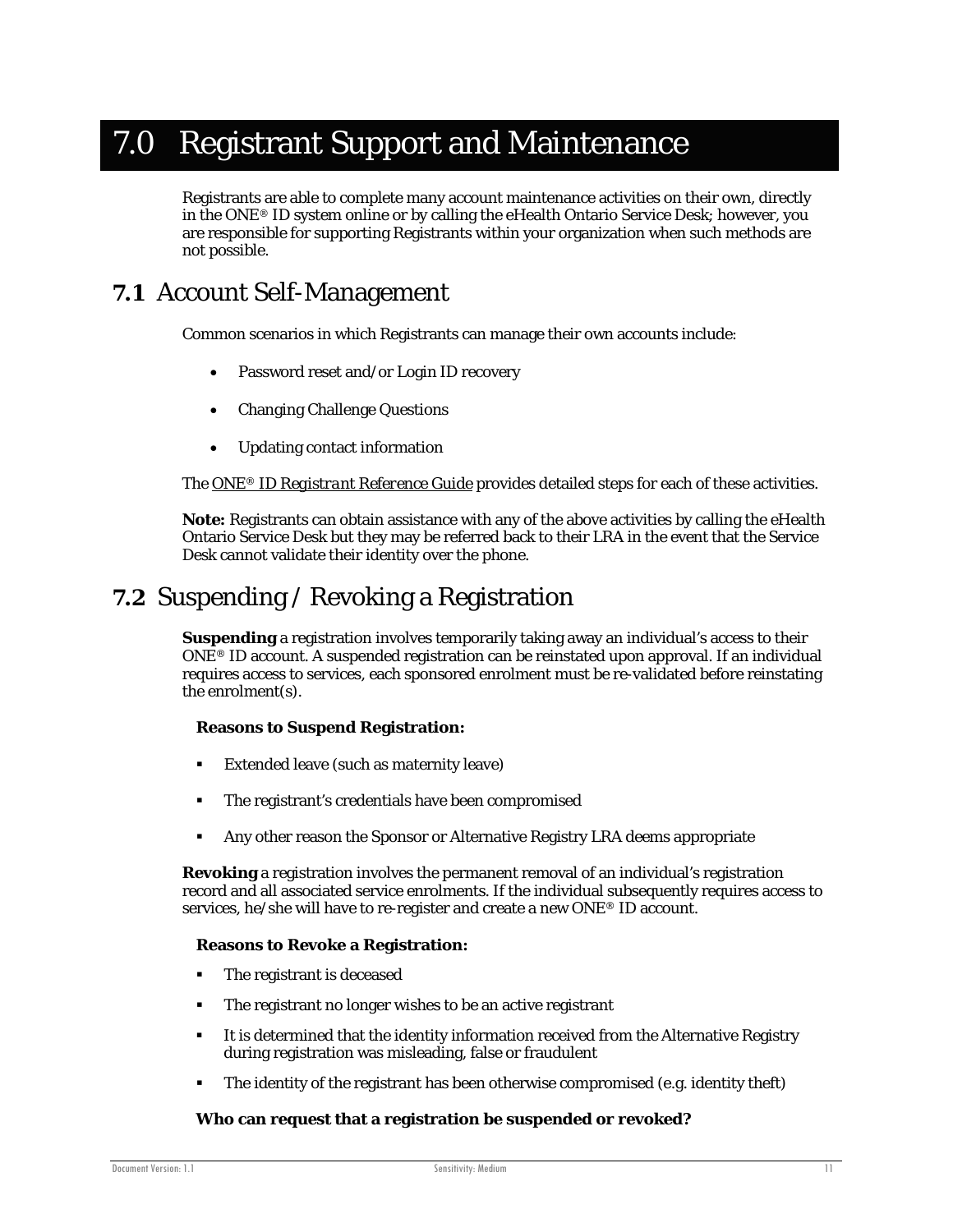- **The Registrant**
- **The Alternative Registry LRA**
- **The Sponsor**

#### **Process for suspending or revoking a registration:**

- 1. Alternative Registry LRA must verify authorization for the request from the Sponsor
- 2. Alternative Registry LRA to send an email request to [ONEIDBusinessSupport@ehealthontario.on.ca](mailto:ONEIDBusinessSupport@ehealthontario.on.ca)
- 3. eHealth Ontario will suspend/revoke the registration in ONE<sup>®</sup> ID, and send a confirmation email to the Alternative Registry LRA
- 4. Alternative Registry LRA to relay the confirmation of suspend/revoke to the requestor

If there are issues with the Registrant's identity record in ONE® ID, the Alternative Registry LRA will immediately notify eHealth Ontario. eHealth Ontario will suspend the Registrant's account until the issue can be resolved. If the Alternative Registry cannot validate the Registrant's information or the issue cannot be resolved, then the Registrant's ONE® ID account and all associated enrolments for sponsored services will be revoked.

eHealth Ontario will only reinstate a ONE® ID registration if the Registrant's identity record has been resolved and validated by the Alternative Registry, and the Registrant is still authorized for service enrolments by the Sponsoring Organization.

## <span id="page-14-0"></span>**7.3** Changing Registrant's Identity Information

An Alternative Registry LRA is responsible for ensuring changes to a Registrant's identity information in the Alternative Registry are reported to and processed in ONE® ID. For any account changes pertaining to a Registrant's Legal Name, Gender or Date of Birth, the Alternative Registry LRA must ensure that the changes have been validated by the Registrar and to send a change request to eHealth Ontario to update ONE® ID.

#### **Reasons to change a Registrant's identity information:**

- Registrant's Legal Name, Gender or Date of Birth was entered incorrectly in the registration system
- Registrant's information has been legally changed

#### **Who can request a change in identity information?**

- **The Alternative Registry LRA**
- **The Registrant**

#### **Process:**

- 1. Alternative Registry LRA must confirm the change in the Alternative Registry (i.e. it has been validated with proof).
- 2. Alternative Registry LRA to send request to [ONEIDBusinessSupport@ehealthontario.on.ca](mailto:ONEIDBusinessSupport@ehealthontario.on.ca) with details of change, including type of change and what method of proof was used via encrypted email.
- 3. eHealth Ontario will update the Registrant's record in ONE® ID system.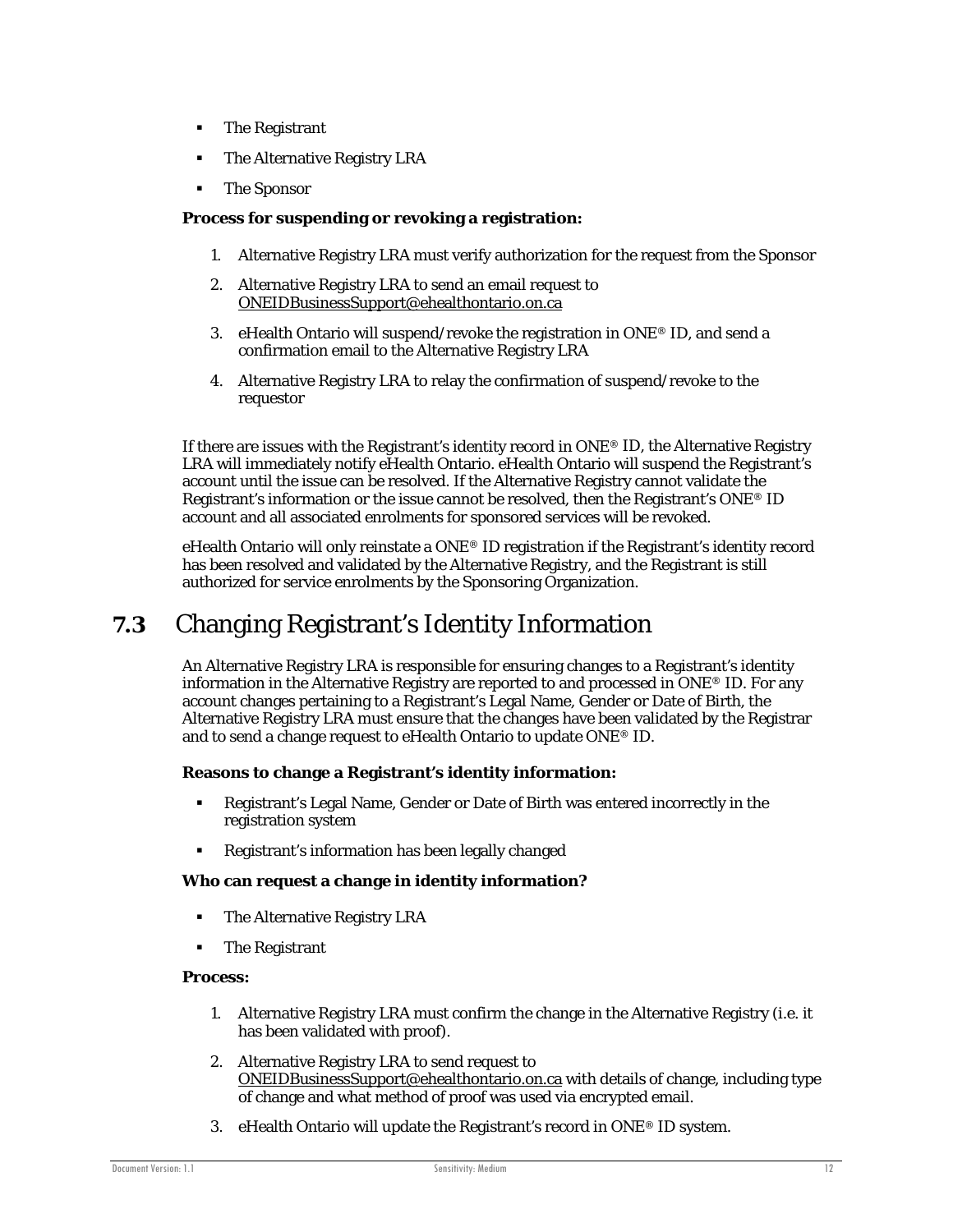*Note*: Since a Registrant's ONE® ID Login ID is based on their Preferred Name entered in the ONE® ID system during the registration process, the following must be considered when submitting a Name Change Request:

- As the Alternative Registry LRA, you must communicate to the Registrant the impact of name change and the options they have for their ONE® ID Login ID.
- The registrant has the option to retain their old Login ID; this must be communicated to eHealth Ontario in the request submitted.
- If a registrant goes through a legal name change and retains their current preferred name, then there will not be an impact on their Login ID. If they would like their new legal name to be reflected in the Login ID, then they must also change their preferred name.
- If a Registrant would like to change their preferred name, then their ONE<sup>®</sup> ID Login ID will be impacted and they must indicate if previous Login ID must be retained or they would like their new name to be reflected in the Login ID.

## <span id="page-15-0"></span>**7.4** Changing a Registrant's Support Challenge Questions

#### **Reasons to change a Registrant's Service Desk Challenge Questions:**

 A Registrant is unable to answer his/her Service Desk Challenge Questions when he/she calls eHealth Ontario for support AND Registrant is unable to update those questions using the self-management tool in ONE® ID [\(https://oneid.ehealthontario.ca/login\)](https://oneid.ehealthontario.ca/login).

#### **Who can request a change to a Registrant's Service Desk Challenge Questions?**

 The Registrant will make the request with the Alternative Registry LRA. The Alternative Registry LRA will send request to ONEIDBusinessDelivery@ehealthontario.on.ca.

#### **Process:**

- 1. Alternative Registry LRA must confirm the Registrant's identity against the Alternative Registry
- 2. Alternative Registry LRA to send request to eHealth Ontario with Registrant's ONE<sup>®</sup> ID login ID and the two (2) new Service Desk Challenge Questions to be updated
- 3. eHealth Ontario will process the change in the ONE® ID system
- 4. eHealth Ontario inform the Alternative Registry LRA and Registrant that the change has been completed